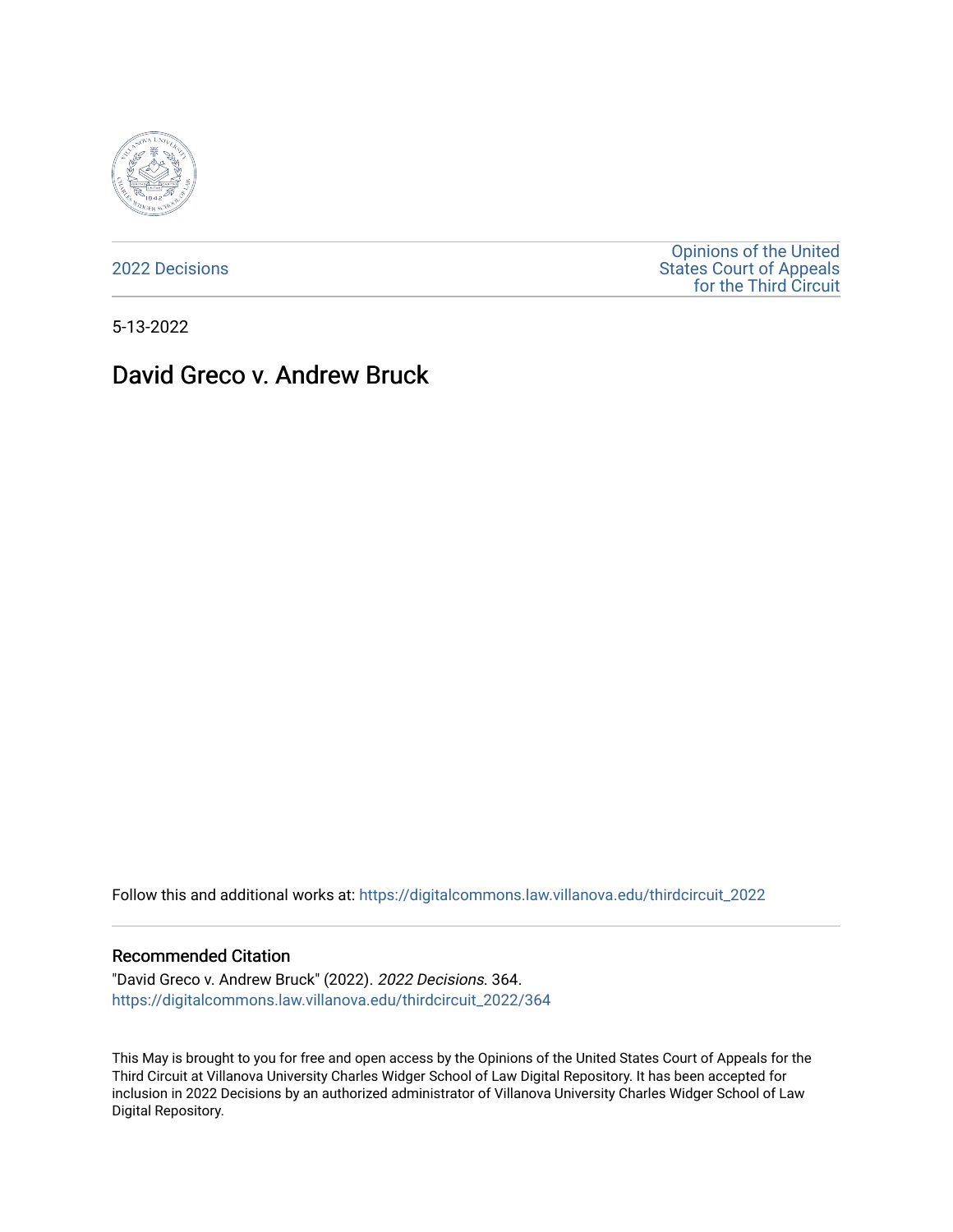## UNITED STATES COURT OF APPEALS FOR THE THIRD CIRCUIT

No. 21-1035

DAVID M. GRECO, Appellant v.

ANDREW J. BRUCK, New Jersey Attorney General; JARED M. MAPLES, Director, New Jersey Office of Homeland Security and Preparedness; NEW JERSEY OFFICE OF HOMELAND SECURITY AND PREPAREDNESS, a Cabinet Level Department of the State of New Jersey; CAMDEN COUNTY PROSECUTOR'S OFFICE, a municipal entity of the State of New Jersey; JILL S. MAYER, Acting Camden County Prosecutor; NEVAN SOUMAILS, Assistant Camden County Prosecutor; GLOUCESTER TOWNSHIP POLICE DEPARTMENT, a municipal entity of the state of New Jersey; BERNAND JOHN DOUGHERTY, Detective, Gloucester Township Police Department; NICHOLAS C. AUMENDO, Patrolman, Gloucester Township Police Department; DONALD B. GANSKY, Detective Sergeant, Gloucester Township Police Department; WILLIAM DANIEL RAPP, Detective, Gloucester Township Police Department; BRIAN ANTHONY TURCHI, Patrolman, Gloucester Township Police Department; JOHN DOE #1, ( a fictitious name); JOHN DOE 2-10, (fictitious names)

(D.N.J. No. 3-19-cv-19145)

SUR PETITION FOR PANEL REHEARING

Present: CHAGARES, Chief Judge, McKEE, AMBRO, JORDAN, HARDIMAN, GREENAWAY, JR., SHWARTZ, KRAUSE, RESTREPO, BIBAS, PORTER, MATEY and PHIPPS, Circuit Judges

The petition for rehearing filed by Appellant in the above-entitled case having

been submitted to the judges who participated in the decision of this Court, it is hereby